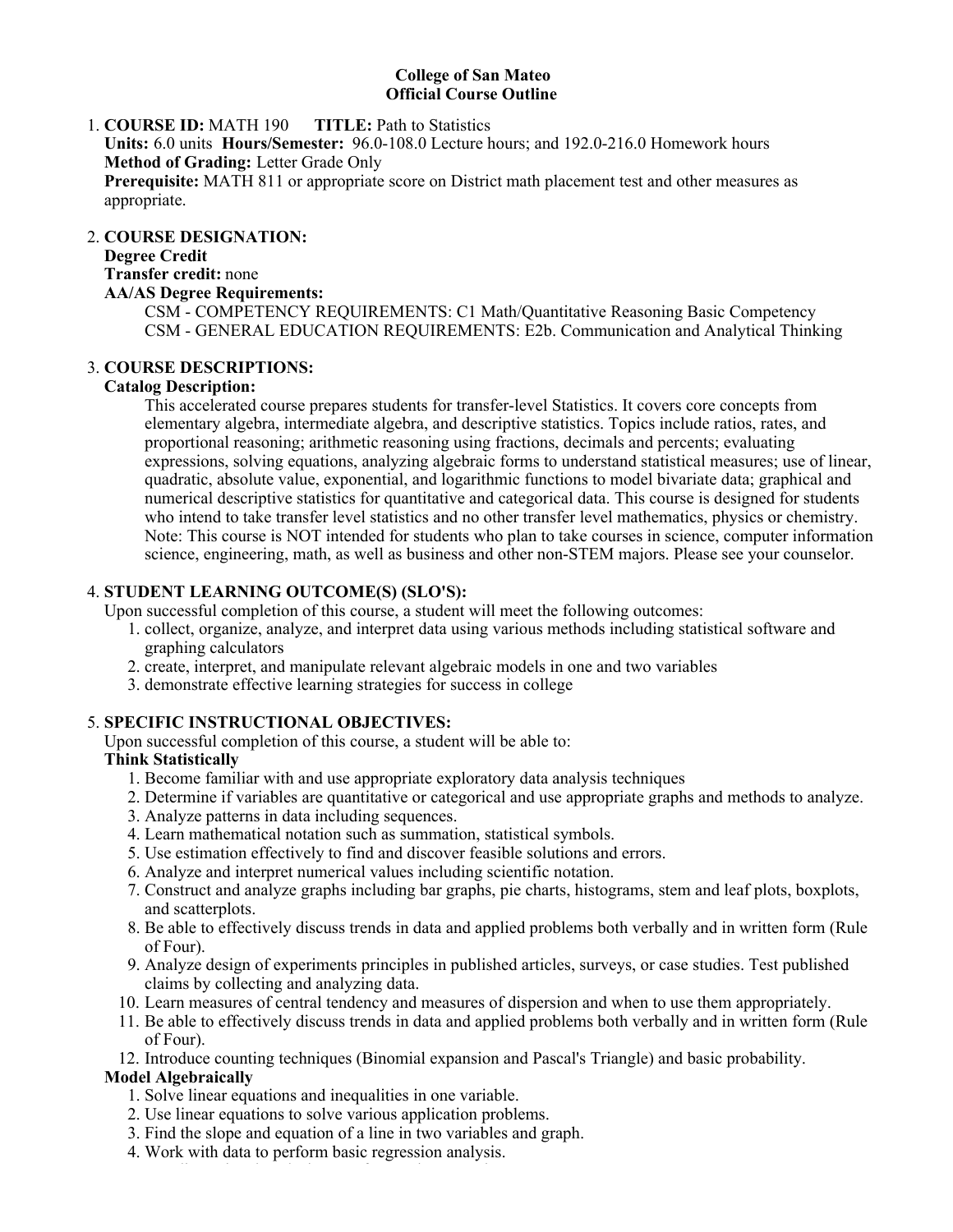- 5. Use dimensional analysis to perform unit conversions.
- 6. Solve problems involving ratios, proportions, and percents.
- 7. Use various algebraic concepts such as absolute value and the Pythagorean theorem.
- Evaluate and solve various models such as linear, exponential, quadratic, logarithmic, and radical using the 8. Rule of Four.
- 9. Analyze relationships between variables including direct and inverse variation.

### **Learn Effectively**

- 1. Attend class regularly and be punctual in turning in assignments.
- 2. Work productively with peers on group assignments.
- 3. Seek help from peers, instructor, and other resources when necessary.

### **COURSE CONTENT:** 6.

### **Lecture Content:**

### CATEGORICAL VARIABLES:

- Graphs of distributions of categorical data: bar charts and pie charts
	- Constructing and reading bar charts and pie charts;
	- Using fractions, decimals and percents to interpret bar charts and pie charts;
	- Recognizing and generating equivalent forms of fractions, decimals, and percents;
	- Comparing fractions with the same denominator;
	- Comparing fractions, decimals, and percents.
	- Contingency tables: marginal and conditional distributions
		- Comparing fractions with different denominators;
		- Comparing fractions, decimals, percents;
		- Identifying fractions and percents that describe part of a whole (marginal distributions);
		- Identifying fractions and percents that describe the impact of one quantity on another (conditional distributions).

QUANTITATIVE VARIABLES:

- Measures of center and associated measures of spread: mean, variance, standard deviation; median, quartiles, percentiles
	- Computing with and interpreting fractions, decimals, percents, signed numbers as they relate to these formulas and concepts;
	- Evaluating expressions using the order of operations;
	- Solving equations;
	- Analyzing algebraic structures and forms to understand these measures.
	- Analyzing algebraic structures geometrically. Geometric interpretations relate to why standard deviation is roughly an average distance from the mean and why positively associated data in a scatterplot gives positive correlation.
	- Graphs of univariate distributions of quantitative data: histograms, stem-and-leaf plots, boxplots,
		- Graphing fractions, decimals, and signed numbers on a number line;
		- Evaluating expressions
		- Relative vs. absolute difference
	- Graphs and models for bivariate distributions of quantitative variables, including interpreting scatterplots using linear and logarithmic scales, use of least-squares regression, calculation and interpretation of correlation coefficient (r) and as measures of strength and spread in linear regression.
		- A graph as the set of solutions to an equation;
		- Graphing in the Cartesian coordinate system;
		- Scatterplots;
		- Functions:
		- Linear functions, constant rate of change, graphing, interpreting slope and y-intercept in context;
		- Solving equations;
		- Proportions and linearity;
		- Exponential functions, constant % change, graphing, interpreting initial value and growth or decay rates;
		- Logarithmic scales.

## DATA PRODUCTION:

- Sample and sample statistic vs. population and population parameter
- Observation vs. experiment
- Principles of responsible survey and experiment design
- Purpose of randomization vs purpose of random sampling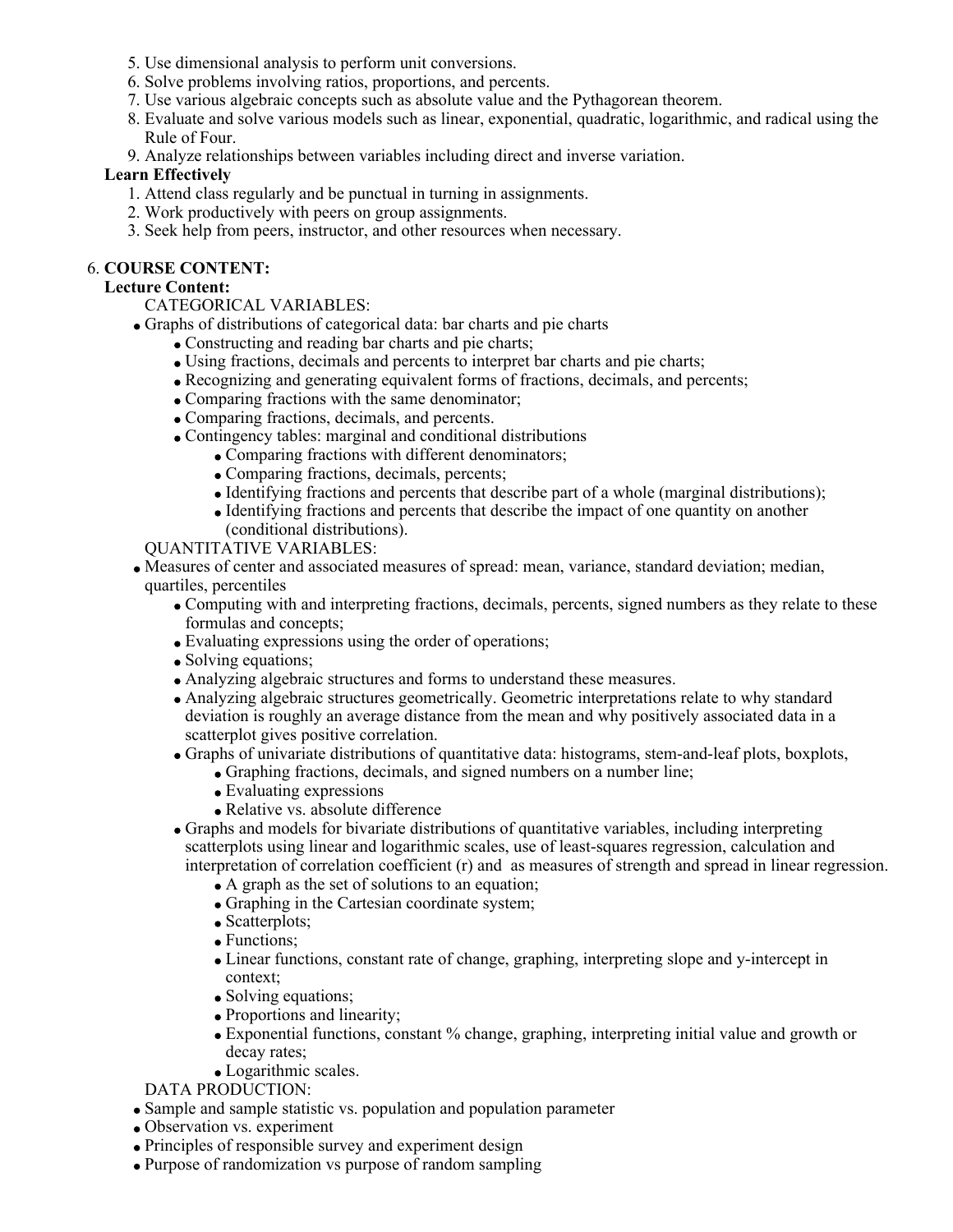- Simple random samples and other sampling designs
- Randomized comparative experiments, matched pairs and block designs
- Cautions about sample surveys and experimentation
- PROBABILITY • Introduction to Probability
- Probability Rules
- Probability Distributions for Random Variables
- TOPICS RELATED TO DEVELOPING EFFECTIVE LEARNING SKILLS
- Study skills: for example, organization and time management, test preparation and test-taking skills
- Self-assessment: for example, using performance criteria to judge and improve one's own work, analyzing and correcting errors on one's test
- Use of resources: for example, strategies for identifying, utilizing, and evaluating the effectiveness of resources in improving one's own learning, e.g. peer study groups, computer resources, lab services

### **Lab Content:**

Not applicable.

### **REPRESENTATIVE METHODS OF INSTRUCTION:** 7.

Typical methods of instruction may include:

- A. Lecture
- B. Activity
- C. Directed Study
- D. Discussion
- E. Individualized Instruction
- F. Observation and Demonstration

#### **REPRESENTATIVE ASSIGNMENTS** 8.

Representative assignments in this course may include, but are not limited to the following:

#### **Writing Assignments:**

- Students will write the following essays:
- Describe how some news articles misrepresent statistics.
- Compare and contrast observational studies and controlled experiments.
- Describe how the four major themes of shape, center, spread, and outliers relate to statistical diagrams, numerical measures, probability, and regression.
- Describe how two or more variables can be compared using statistical diagrams, numerical measures, and regression.

#### **Reading Assignments:**

- Students will read:
- Case Studies
- News articles for relevent material
- Textbook

# **Other Outside Assignments:**

- Other assginments include:
- Homework from the textbook and handouts including the use of technology.
- Group projects: eg. Collecting, analyzing, and presenting data.

#### **REPRESENTATIVE METHODS OF EVALUATION** 9.

Representative methods of evaluation may include:

- A. Class Participation
- B. Class Performance
- C. Class Work
- D. Exams/Tests
- E. Group Projects
- F. Homework
- G. Oral Presentation
- H. Papers
- I. Portfolios